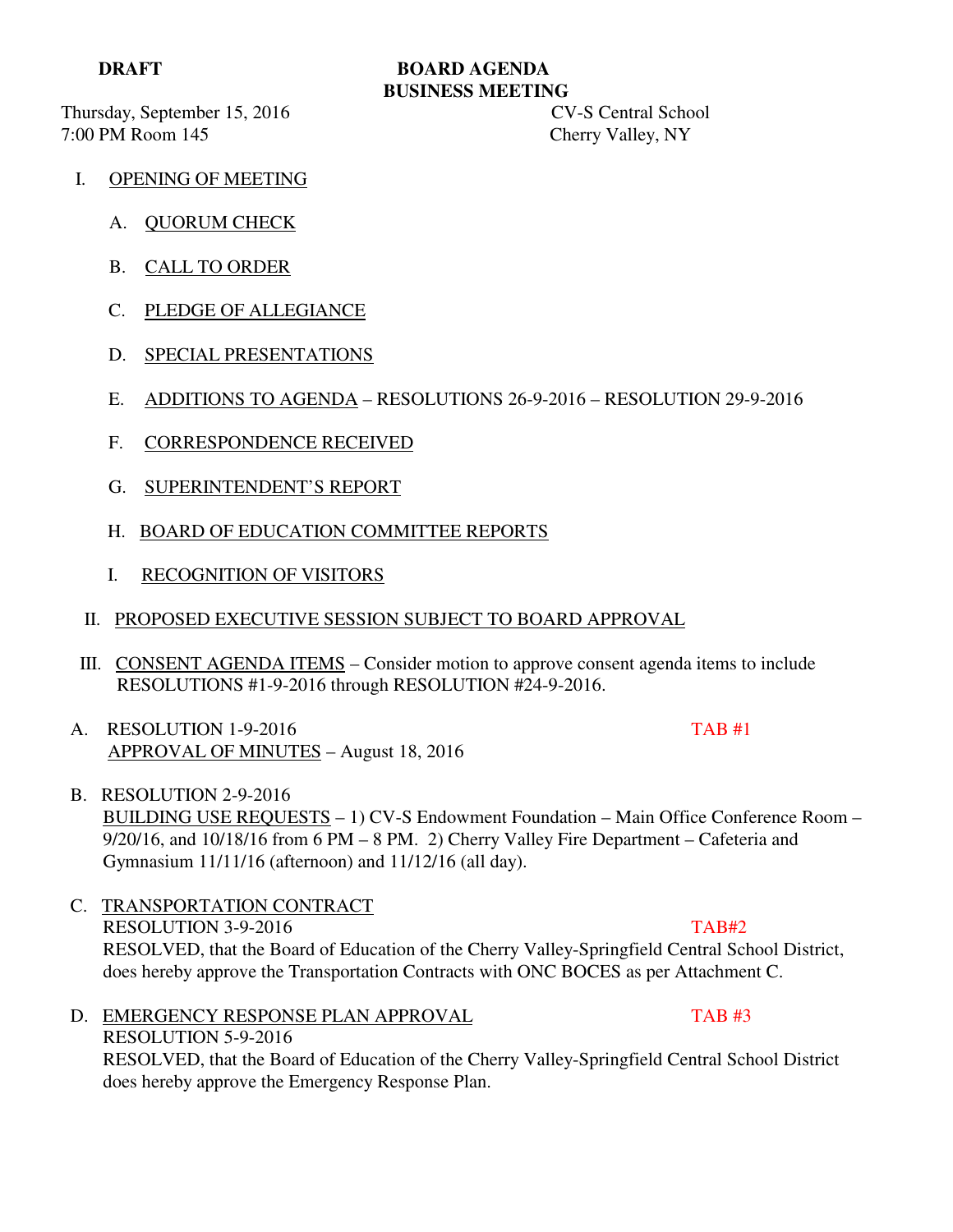# E. SERVICE PROVIDER AGREEMENT

# RESOLUTION 4-9-2016 TAB #4

 RESOLVED, that the Board of Education of the Cherry Valley-Springfield Central School District, upon the recommendation of the Superintendent, does hereby approve the Agreement from September 1, 2016 through June 30, 2017 with the following Service Provider: Donna Amberman, School Psychologist, as per Attachment III E.

# F. HEALTH SERVICES AGREEMENT TAB #5

# RESOLUTION 6-9-2016

 RESOLVED, that the Board of Education of the Cherry Valley-Springfield Central School District, upon the recommendation of the Superintendent, does hereby approve the agreement with the Community Health Center of Cherry Valley for the 2016-2017 school year as per Attachment III F.

# G. TEACHER EVALUATION APPR PLAN APPROVAL

# RESOLUTION 7-9-2016

 RESOLVED, that the Board of Education of the Cherry Valley-Springfield Central School District, upon the recommendation of the Superintendent does hereby approve the Teacher Evaluation APPR Plan for the 2016-2017 school year. In the event that the State Education Department requests changes in the Annual Professional Performance Review plans submitted by the District, the Board authorizes the Superintendent to modify and resubmit the APPR plan to the State Education Department. The Superintendent shall report the results of the State Education Department's review and the changes made in the plan(s) at the next meeting of the Board.

# H. PRINCIPAL EVALUATION APPR PLAN APPROVAL

# RESOLUTION 8-9-2016

 RESOLVED, that the Board of Education of the Cherry Valley-Springfield Central School District, upon the recommendation of the Superintendent does hereby approve the Principal Evaluation APPR Plan for the 2016-2017 school year. In the event that the State Education Department requests changes in the Annual Professional Performance Review plans submitted by the District, the Board authorizes the Superintendent to modify and resubmit the APPR plan to the State Education Department. The Superintendent shall report the results of the State Education Department's review and the changes made in the plan(s) at the next meeting of the Board.

# I. PERSONNEL

# RESOLUTION 9-9-2016

 RESOLVED, that the Board of Education of the Cherry Valley-Springfield Central School District does hereby accept the resignation of Brendan Coyle as the Director of Guidance, a School Counselor and District Data Coordinator effective September 16, 2016.

# RESOLUTION 10-9-2016

 RESOLVED, that the Board of Education of the Cherry Valley-Springfield Central School District does hereby accept the resignation of Ozzie Avinaut as an Elementary Teacher effective August 30, 2016.

# RESOLUTION 11-9-2016

 RESOLVED, that the Board of Education of the Cherry Valley-Springfield Central School District does hereby accept the resignation of Emily Shults as a Licensed Teacher Assistant and Pre-K Family Worker effective August 30, 2016.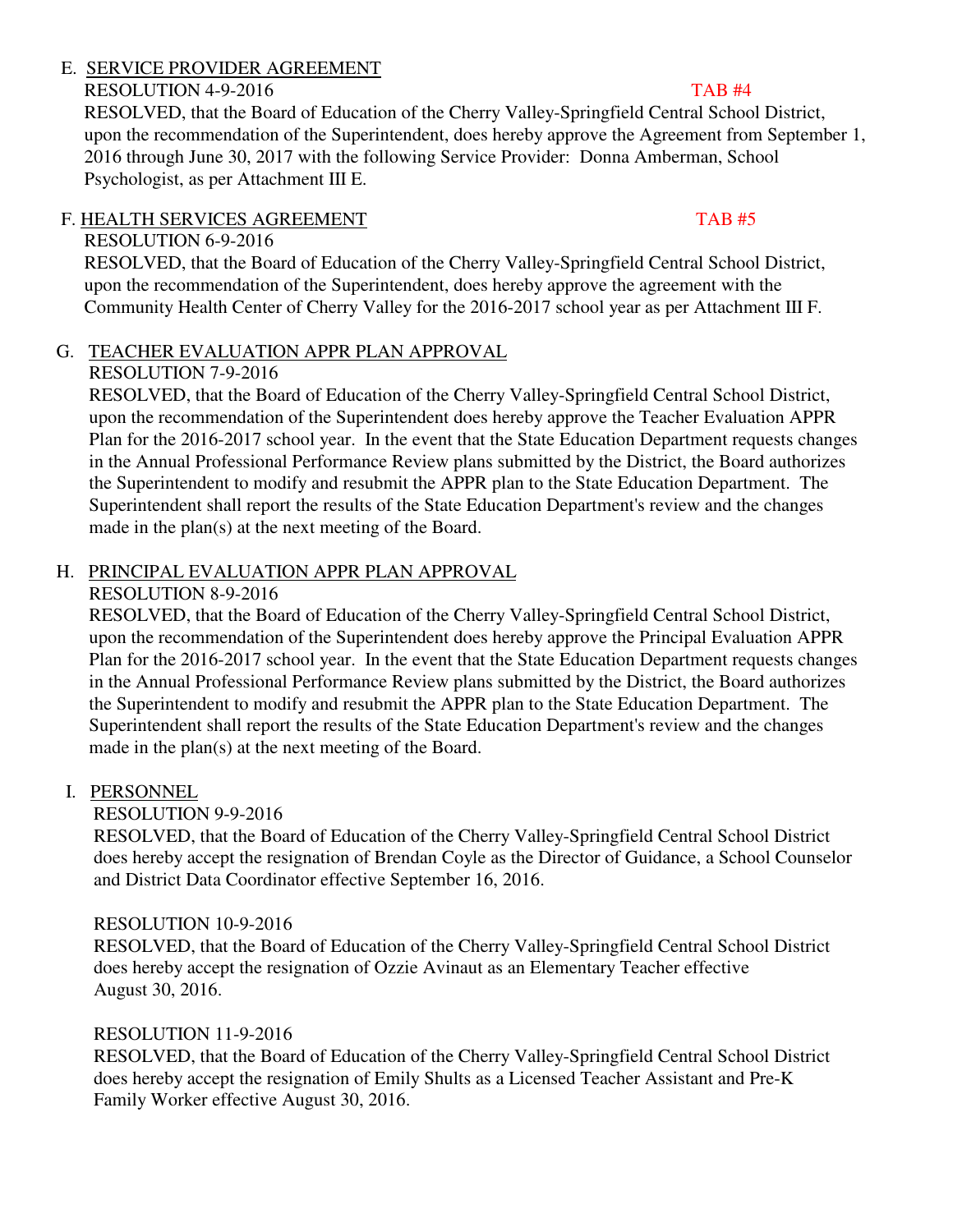### RESOLUTION 12-9-2016

 RESOLVED, that the Board of Education of the Cherry Valley-Springfield Central School District does hereby accept the resignation of Danielle Burr as a Teacher's Aide effective September 6, 2016.

### RESOLUTION 13-9-2016

 RESOLVED, that the Board of Education of the Cherry Valley-Springfield Central School District, upon the recommendation of the Superintendent, does hereby appoint Bonnie Georgi as the Chief Information Officer for the remainder of the 2016-2017 school year.

### RESOLUTION 14-9-2016

 RESOLVED, that the Board of Education of the Cherry Valley-Springfield Central School District, upon the recommendation of the Superintendent, does hereby appoint Bridgett Manley as the Director of Guidance for the remainder of the 2016-2017 school year.

### RESOLUTION 15-9-2016

 RESOLVED, that the Board of Education of the Cherry Valley-Springfield Central School District, upon the recommendation of the Superintendent, does hereby appoint Danielle Burr to a position as a Licensed Teacher's Assistant for a probationary period effective September 6, 2016 through September 5, 2020.

### RESOLUTION 16-9-2016

 RESOLVED, that the Board of Education of the Cherry Valley-Springfield Central School District, upon the recommendation of the Superintendent, does hereby appoint Catherine Hayes to a position as a Teacher's Aide effective September 6, 2016 for the 2016-2017 school year or until the position is deemed unnecessary.

## RESOLUTION 17-9-2016

 RESOLVED, that the Board of Education of the Cherry Valley-Springfield Central School District, upon the recommendation of the Superintendent, does hereby appoint Wendy Ertefai to a position as a Long-term Substitute Teacher effective August 31, 2016 through September 30, 2016.

### RESOLUTION 18-9-2016

 RESOLVED, that the Board of Education of the Cherry Valley-Springfield Central School District, upon the recommendation of the Superintendent, does hereby appoint Melissa Davidson to a position as a Bus Driver for a probationary period effective September 19, 2016 through March 19, 2016.

### RESOLUTION 19-9-2016

 RESOLVED, that the Board of Education of the Cherry Valley-Springfield Central School District, upon the recommendation of the Superintendent, does hereby appoint the following Extracurricular assignments for the 2016-2017 school year:

> After School Study Hall and After School Detention – Donna Ahrens Drama Club – Anthony Dangler, Kelly Oram and Keith Blankley

### RESOLUTION 20-9-2016

 RESOLVED, that the Board of Education of the Cherry Valley-Springfield Central School District, upon the recommendation of the Superintendent, does hereby approve a family leave for Emily Gibson on or about September 30, 2016 and end on or about December 20, 2016.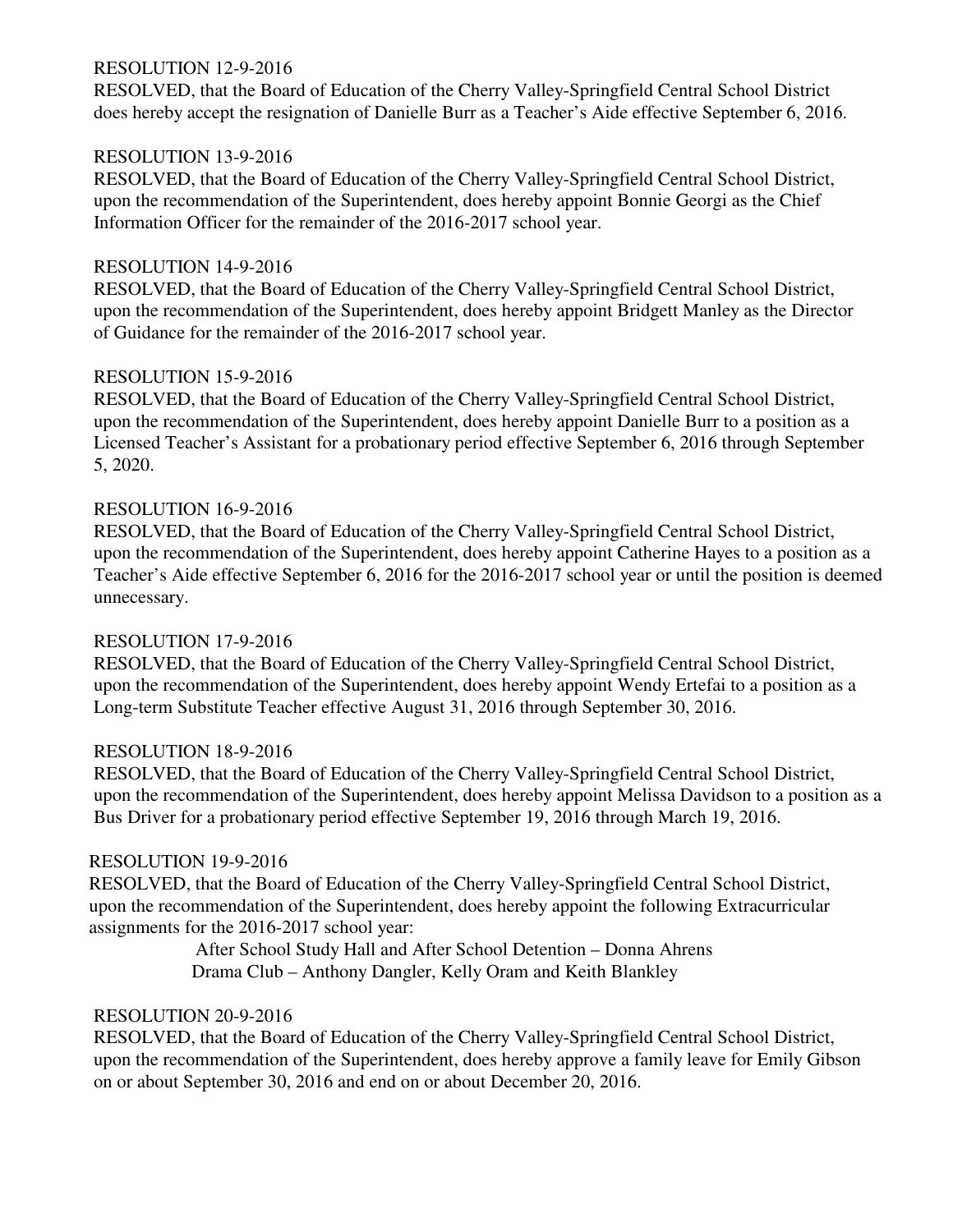# RESOLUTION 21-9-2016

 RESOLVED, that the Board of Education of the Cherry Valley-Springfield Central School District, upon the recommendation of the Superintendent, does hereby appoint the following as an Instructional Substitute for the 2016-2017 school year: Laura Freer Cherry Valley

## RESOLUTION 22-9-2016

 RESOLVED, that the Board of Education of the Cherry Valley-Springfield Central School District, upon the recommendation of the Superintendent, does hereby appoint the following as Instructional Support Staff Substitutes for the 2016-2017 school year:

Laura Freer Cherry Valley Michael Stavola Cooperstown

## RESOLUTION 23-9-2016

 RESOLVED, that the Board of Education of the Cherry Valley-Springfield Central School District, upon the recommendation of the Superintendent does hereby appoint the following as a Student Peer Tutor and Substitute Student Peer Tutor for the After School Program for the 2016-2017 school year: Jasmine Olsen Natalie Davis Kayleigh Baker

# RESOLUTION 24-9-2016

 RESOLVED, that the Board of Education of the Cherry Valley-Springfield Central School District, upon the recommendation of the Superintendent, does hereby approve the following as a volunteer for the 2016- 2017 school year: Keith Blankley

## IV. NEW BUSINESS TAB#6

# A. POLICY REVIEW

RESOLUTION 25-9-2016

 Review of Policy 5205 Eligibility, 5695 Students and Personal Electronic Devices and 4531 Field Trips and Excursions.

 Review of Policy updates of 2120.1 Candidates & Campaigning, 4325 Academic Intervention Services, 5100 Student Attendance and 5152 Non-Resident Students

# B. SERVICE PROVIDER AGREEMENT

RESOLUTION 26-9-2016 TAB #7

 RESOLVED, that the Board of Education of the Cherry Valley-Springfield Central School District, upon the recommendation of the Superintendent, does hereby approve the Agreement from September 15, 2016 through June 30, 2017 with the following Service Provider: Mary Cox, Speech and Language Therapist, as per Attachment IV B.

# C. PERSONNEL

RESOLUTION 27-9-2016

 RESOLVED, that the Board of Education of the Cherry Valley-Springfield Central School District, upon the recommendation of the Superintendent, does hereby appoint Kelly Prime to a position as the Substitute Caller for the 2016-2017 school year.

## RESOLUTION 28-9-2016

 RESOLVED, that the Board of Education of the Cherry Valley-Springfield Central School District, upon the recommendation of the Superintendent does hereby appoint the following as Activity Leader Substitute for the After School Program for the 2016-2017 school year: Catherine Hayes